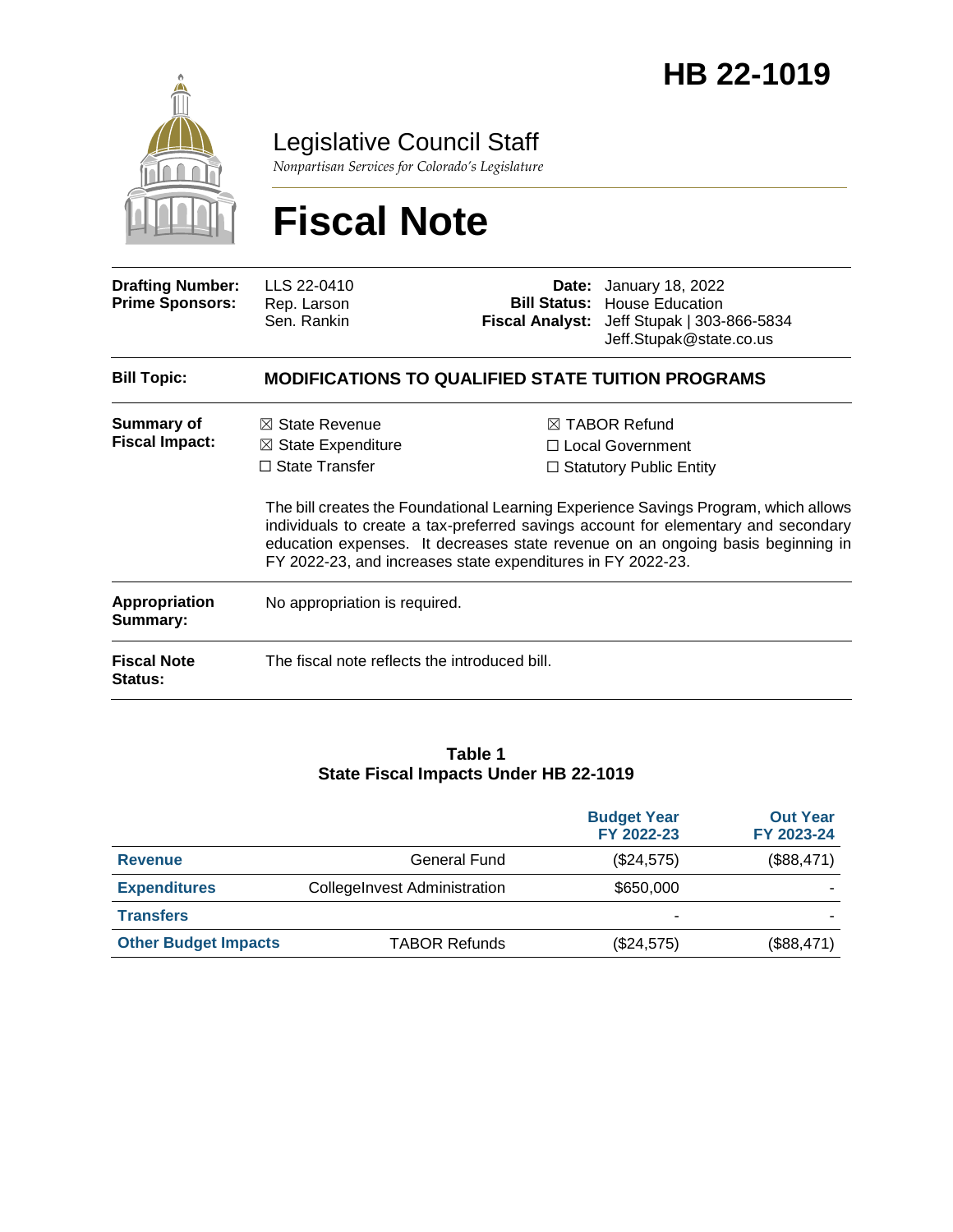Page 2

# January 18, 2022 **HB 22-1019**

# **Summary of Legislation**

The bill creates the Foundational Learning Experience (FLEX) Savings Program within the Department of Higher Education. Under the FLEX program, individuals can create a tax-preferred savings account with CollegeInvest. Funds from the account can be used to pay for qualified elementary and secondary tuition expenses. Distributions from a FLEX savings account are exempt from state taxable income. Anyone can contribute to a FLEX account, regardless of relationship to the account's beneficiary.

The bill also changes the definition of qualified higher education expenses under a section 529 account to include certain expenses related to apprenticeship programs. Further, the bill clarifies that qualified higher education expenses do not include student loan repayments.

# **Background**

Under current state law, a taxpayer may deduct contributions to a 529 account for qualified higher education expenses when computing their Colorado taxable income. Effective in 2018, federal law was amended to allow 529 accounts to be used to pay up to \$10,000 annually for K-12 education at public, private, or religious schools. However, under Colorado law, expenditures for K-12 education from 529 accounts are considered non-qualified withdrawals and therefore subject to recapture of tax, penalty, and interest.

#### **State Revenue**

The bill will decrease General Fund revenue by an estimated \$24,575 in FY 2022-23, \$88,471 in FY 2023-24, and by similar amounts in subsequent years. The bill decreases income tax revenue, which is subject to TABOR.

While contributions to a FLEX account are not deductible from state taxable income, any investment income generated within these accounts would be exempt from state taxable income. As such, assuming that without this bill, families would save the same amount annually in a non-tax-preferred account and earn a similar return, this bill results in decreased tax revenue due to the new exemption for investment income from a FLEX account.

#### **State Expenditures**

The bill is expected to increase workload for the Department of Higher Education and increase expenditures for CollegeInvest in FY 2022-23.

**Department of Higher Education.** In FY 2022-23, the bill increases workload for the Department of Higher Education to update their website to include the new FLEX program and potentially answer inquiries from the public. This increase in workload can be accomplished within existing appropriations.